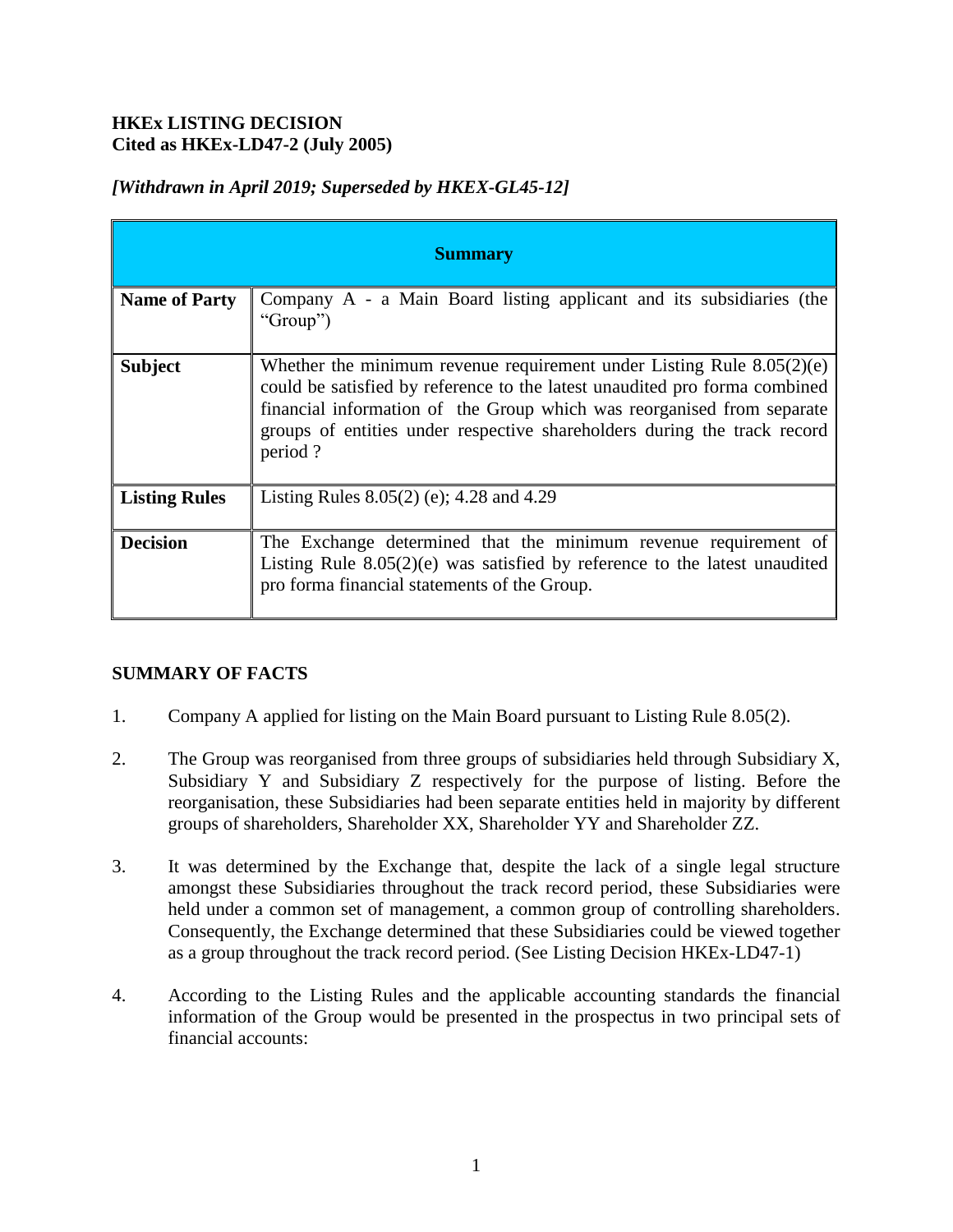- a. the separate historical audited financial statements of each member of Company A (i.e. Subsidiary X, Subsidiary Y and Subsidiary Z) in accordance with Listing Rule 4.04; and
- b. the unaudited pro forma combined financial information of Subsidiary X, Subsidiary Y and Subsidiary Z in accordance with Listing Rules 4.28 and 4.29.
- 5. The unaudited pro forma combined financial information of these Subsidiaries was reported on by the reporting accountants and produced as if the reorganisation had taken place at the beginning of the last financial year of the track record period, adjusting for the effect of the reorganisation (including, among others, the capitalisation of shareholders' loan and cash payment to respective shareholders as part of the reorganisation), and eliminating the intra-group balances.
- 6. Based on such unaudited combined pro forma information, the Group recorded a revenue of not less than HK\$500 million from operating activities for the latest financial year of the track record period.
- 7. Based on the historical audited accounts of Company A (i.e. comprising Subsidiary X, Subsidiary Y and Subsidiary Z), none of the Subsidiaries individually had the revenue for the latest financial year of the track record period of not less than HK\$500 million.

### **THE ISSUE RAISED FOR CONSIDERATION**

8. Whether the minimum revenue requirement under Listing Rule 8.05(2)(e) could be satisfied by reference to the latest unaudited pro forma combined financial information of the Group which was reorganised from separate groups of entities under respective shareholders during the track record period?

# **APPLICABLE LISTING RULES OR PRINCIPLES**

9. Listing Rule 8.05(2) states that:

'[T]o meet the market capitalisation/revenue/cash flow test, a new applicant must satisfy each of the following:-

- (a) a trading record of not less than three financial years;
- (b) management continuity for at least the three preceding financial years;
- (c) ownership continuity and control for at least the most recent audited financial year;
- (d) a market capitalisation of at least HK\$2,000,000,000 at the time of listing;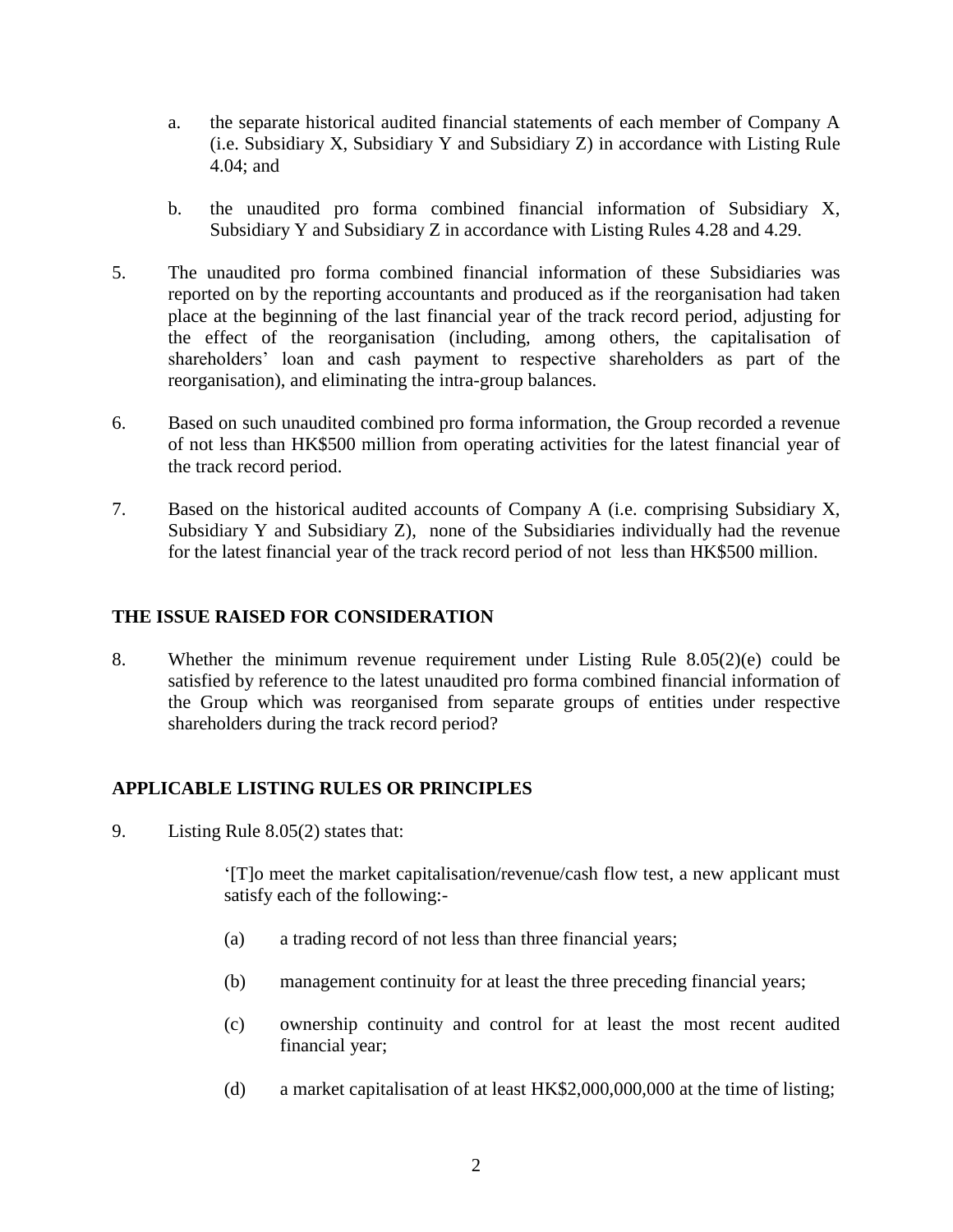- (e) revenue of at least HK\$500,000,000 for the most recent audited financial year; and
- (f) positive cash flow from operating activities carried out by the new applicant, or its group, that are to be listed of at least HK\$100,000,000 in aggregate for the three preceding financial years'.
- 10. Listing Rules 4.28 requires that:

 $\lceil \cdot \rceil$ ]n the case of a new applicant (rule 4.01(1)) which has acquired or proposed to acquire any businesses or companies, which would at the date of application or such later date of acquisition before listing of the applicant be classified as a major subsidiary, since the date to which the latest audited accounts of the issuer have been made up, it must include in its listing document the pro forma financial information required under rule 4.29 in respect of the enlarged group (i.e. the new applicant, its subsidiaries and any businesses or companies acquired or proposed to be acquired since the date to which the latest audited accounts of the issuer have been made up).'

11. Listing Rule 4.29 states that:

'[W]here an issuer includes pro forma financial information in any document (whether or not such disclosure of pro forma financial information is required under the Exchange Listing Rules), that information must comply with rules 4.29(1) to (6) and a report in the terms of rule 4.29 (7) must be included in the relevant document.'

12. Listing Rule 4.29(7) states that:

 '[T]he pro forma financial information must be reported on in the document by the auditors or reporting accountants who must report that, in their opinion:

- (a) the pro forma financial information has been properly compiled on the basis stated;
- (b) such basis is consistent with the accounting policies of the issuer; and
- (c) the adjustments are appropriate for the purposes of the pro forma financial information as disclosed pursuant to rule 4.29(1).'

#### **THE ANALYSIS**

13. *The Consultation Paper on Proposed Amendments to the Listing Rules relating to Initial Listing Criteria and Continuing Listing Obligations* published by the Exchange in July 2002 (the 'Consultation Paper') and the subsequent Consultation Conclusions published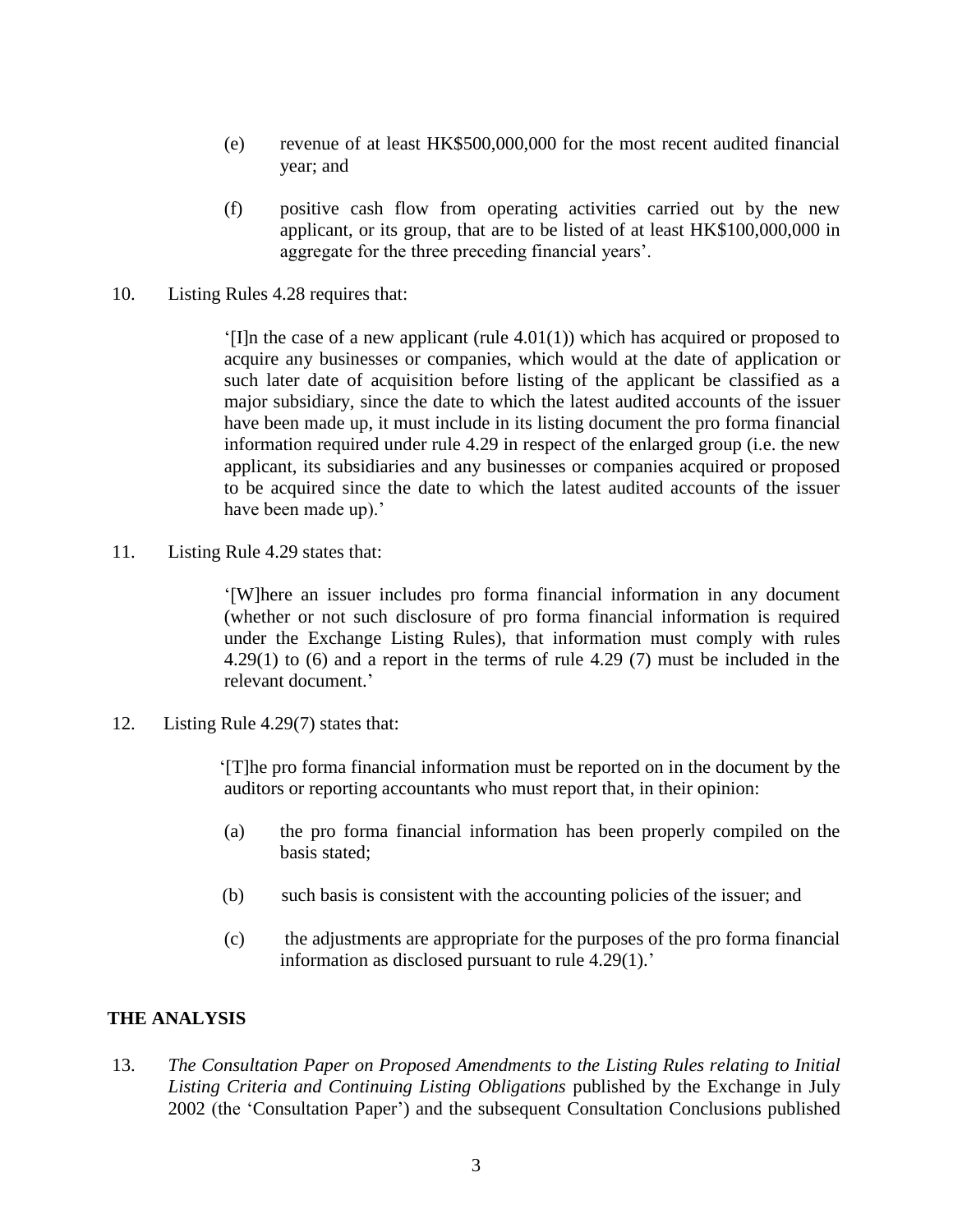by the Exchange in January 2004 ('Consultation Conclusions' ) indicated that the new Listing Rule 8.05(2) was intended to cater for potential listing applicants that have generated substantial revenue and demonstrated a high degree of achievement in their industries.

- 14. The Consultation Paper considered the use of market capitalisation together with revenue and positive cash flow from operating activities as an indicator of the financial performance of a listing applicant. "Revenue" indicated whether the listing applicant's business activities were steady so as to generate a constant flow of income, and only revenue that generated actual cash inflow was considered. "Positive cash flow from operating activities" indicated whether the listing applicant was a going concern and had sufficient working capital for its operations during the track record period. Subsequent to the Consultation Conclusion, alternative tests to the profit record requirement were introduced. These alternative tests, namely the Market Capitalisation/Revenue Test and Market Capitalisation/Revenue/Cash Flow Test, require a minimum revenue requirement of at least HK\$500 million for the new applicant's most recent audited financial year.
- 15. Given the background to the introduction of minimum revenue test in the Listing Rules, the Exchange considered that the minimum revenue test was intended to be an objective standard based on the latest available financial information relating to a listing applicant. The policy underlying the Listing Rules also intends that such revenue information appear in the IPO prospectus so that it is publicly available to investors for review.
- 16. When analysing the issue in consideration, the Exchange considered the following factors:
	- a. the plain meaning of Listing Rule 8.05(2)(e) indicated that the historical financial statements should be used to determine the relevant revenue figure for purposes of Listing Rule  $8.05(2)(e)$ ;
	- b. Listing Rule 8.05(2)(e) suggested that revenue derived from the new applicant's business as a whole should be considered; and
	- c. Company A was required by the Listing Rules to include in its prospectus a report prepared by the reporting accountants regarding the pro forma accounts of the combined Group for the latest financial year of the track record period. Such pro forma revenue figures opined on by the reporting accountants were separately supported by audited financial statements relating to each of the subsidiaries. Consequently, such pro forma figures could provide an objective indication of the Group's business activities in the last financial year of the track record period and there was sufficient information to enable investors to arrive at an informed judgment of Company A.
- 17. Based on the above and with regard to the analysis that the combined group comprising Subsidiary X, Subsidiary Y, Subsidiary Z was the subject of the analysis of management and ownership continuity under Listing Rules  $8.05(2)(b)$  and  $8.05(2)(c)$ , the Exchange determined that the minimum revenue requirement of Listing Rule 8.05(2)(e) could be